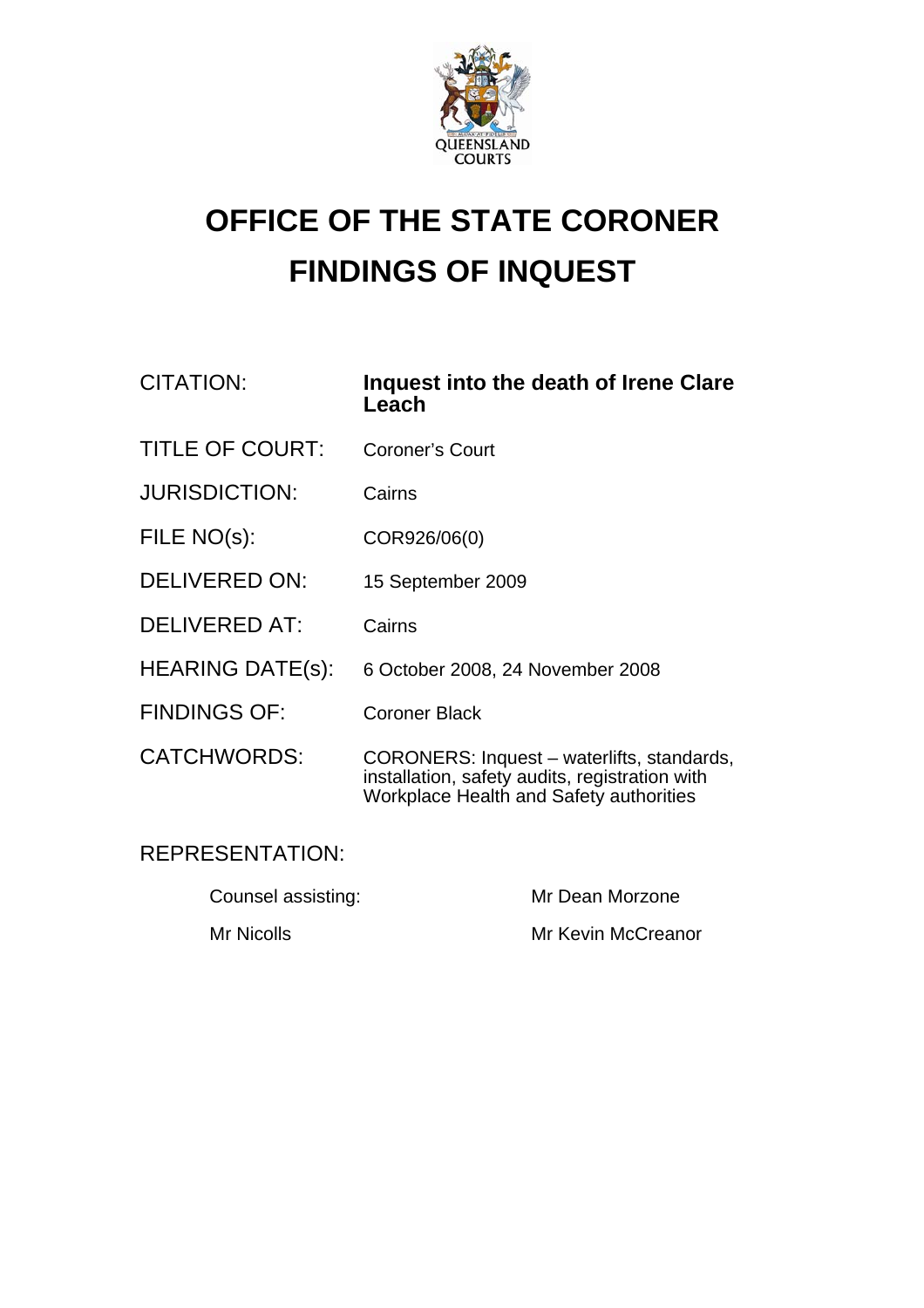## *Coroner's findings and decision*

These are my findings in relation to the death of Irene Clare Leach. The findings seek to explain how the death occurred and consider whether any changes to policies or practises could reduce the likelihood of deaths occurring in similar circumstances in the future.

The *Coroners Act 2003* provides that when an inquest is held into a death, the Coroner's findings must be given to the family of the person who died and to each of the persons or organisations granted leave to appear at the inquest. These findings will be distributed in accordance with the requirements of the Act and also placed on the website of the Office of the State Coroner.

The Coroner has jurisdiction to inquire into the cause and circumstances of a reportable death. If possible, he or she is required to find, where the death in fact happened, the identity of the deceased, when, where and how the death occurred and what caused the person to die.

There has been considerable litigation concerning the extent of a Coroner's jurisdiction to inquire into the circumstances of a death and it seems to me to be appropriate that I say something about the general nature of inquests for the benefit of the deceased's family and for completeness.

An inquest is not a trial between opposing parties but an inquiry into the death. In a leading English case it was described in this way:

*"It is an inquisitorial process, a process of investigation quite unlike a criminal trial where the Prosecutor accuses and the accused defends. The function of an inquest is to seek out and record as many of the facts concerning the death as the public interest requires. The focus is on discovering what happened; not on ascribing guilt, attributing blame or apportioning liability.* 

*The purpose is to inform the family and the public of how the death occurred with a view to reducing the likelihood of similar deaths. As a result, the Act authorises a Coroner to make preventive recommendations concerning public health or safety, the administration of justice or ways to prevent deaths from happening in similar circumstances in the future.* 

*A Coroner must not include in the findings, or any comments or recommendations or statements that a person is or may be guilty of an offence or civilly liable for something. However, if as a result of considering the information gathered during an inquest a Coroner reasonably suspects that a person may be guilty of a criminal offence, a Coroner must refer the information to the appropriate prosecuting authority."* 

It is important to note that proceedings in a Coroner's Court are not bound by the rules of evidence pursuant to section 37 of the Act. Because section 37 of the Act provides that a court may inform itself in any way it considers appropriate, that does not mean that any and every piece of information, however unreliable, will be admitted into evidence and acted upon. However, it does give a Coroner greater scope to receive information that may not be admissible in other proceedings and to have regard to its provenance when determining what weight should be given to the information.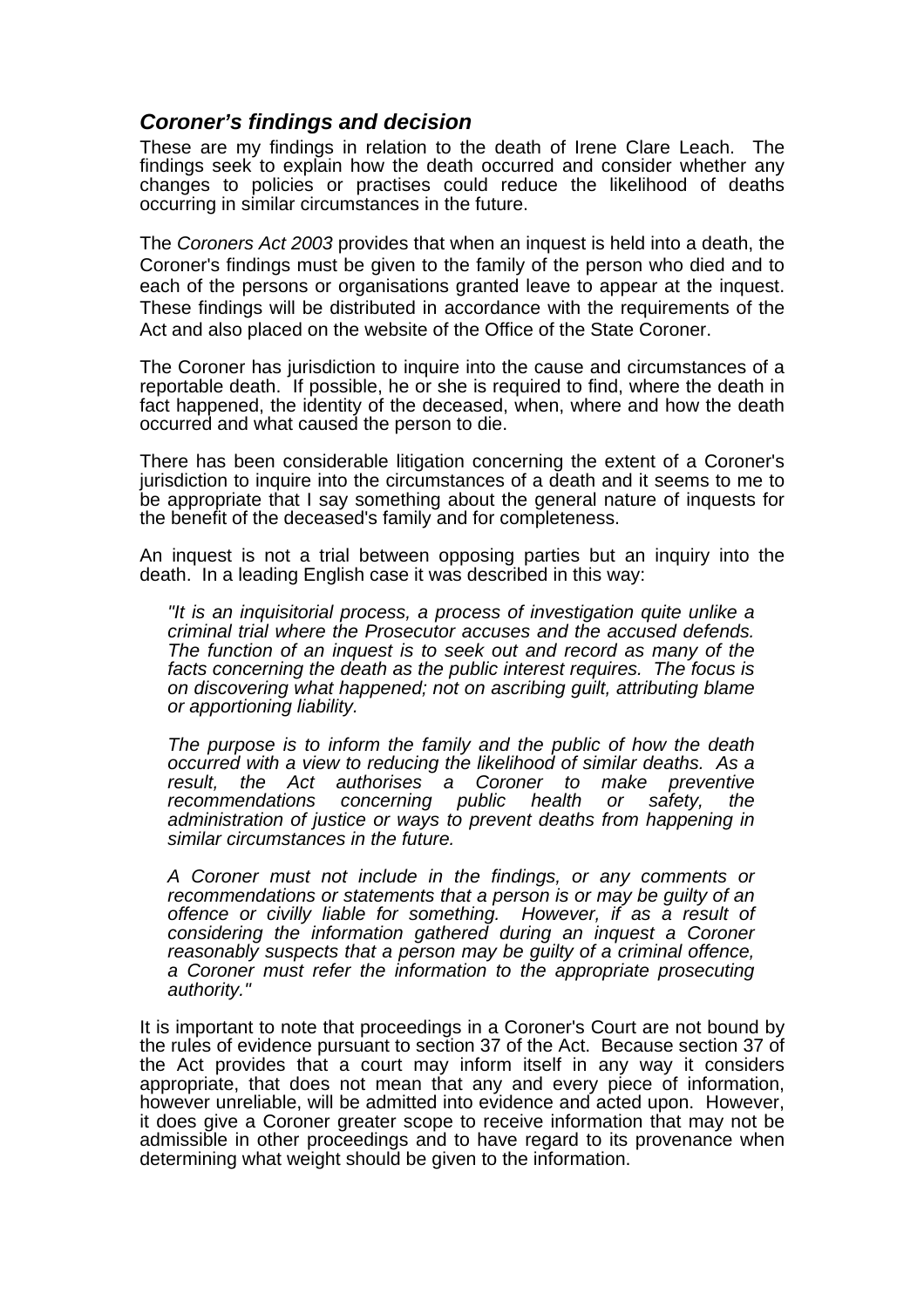This flexibility has been explained as a consequence of an inquest being a fact-finding exercise rather than a means of apportioning guilt; an inquiry rather than a trial. A Coroner should apply the civil standard of proof, namely the balance of probabilities, to the approach (referred to as the Briggenshaw sliding scale) is applicable. This means that the more significant the issue to be determined, the more serious an allegation or the more inherently unlikely an occurrence, the clearer and more persuasive the evidence needed for the trial of fact to be sufficiently satisfied that has been proven to the civil standard.

It is also clear that a Coroner is obliged to comply with the rules of natural justice and act judicially. This means that no finding adverse to the interests of any party may be made without that party first being given a right to be heard in opposition to that finding. As Annetts v McCann makes clear, that includes being given an opportunity to make submissions against findings that might be damaging to the reputation of any individual or organisation.

#### *Introduction*

Irene Clare Leach was born on the 27th of June 1912 and was thus aged 94 years at the date of her passing. She used a walking frame and was not particularly mobile. Some time in the 1990s a waterlift was installed to enable her, in her advanced years, to ascend and descend between the ground floor and the first level of her long-time home at 76 Martyn Street, Parramatta Park, Cairns. The deceased's three sons, Mark, Brian and Kevin, apparently each contributed about \$1000 towards the lift's manufacture and installation.

When the lift was sited on the ground, its roof was level with and formed part of the first floor area. Some time in the afternoon of the 17th of March 2006 between about 3.15pm and 5.30pm, Mrs Leach stepped on the roof of the waterlift, which was positioned on the ground floor level. She was aided in the movement, it seems, by use of her walking frame. According to her son Mark, leading up to the accident his mother had become frailer and suffered from memory loss.

Mrs Leach operated the control rod which caused the lift car to ascend from the ground to the first floor. Mrs Leach remained on the roof of the car and, being unable to stop its rise, was pinned between the roof of the lift, her walking frame and the ceiling of the house. She was found by her son Mark Leach at about 5.30pm that day. He observed that his mother was slumped over her walking frame, with her neck area wedged between the frame and the ceiling. She was deceased and was subsequently declared so at the scene.

A postmortem examination conducted by a forensic pathologist, Dr David Williams, established that the death was caused by compression of the neck. The postmortem also established that Mrs Leach had suffered other significant injuries, including fractures to both sides of the front of the chest. A coronial inquiry was commenced.

## *The Investigation*

From a comprehensive technical report prepared by a Workplace Health and Safety inspector, Mr Chris Parr, it has been established that the waterlift installed in Mrs Leach's premises was of a simple construction. There were two guides to which the car of the lift was attached, and two lifting cylinders located at the sides of the guides which provided the force to lift the car. There were two control valves. The upper valve, a single position (on and off),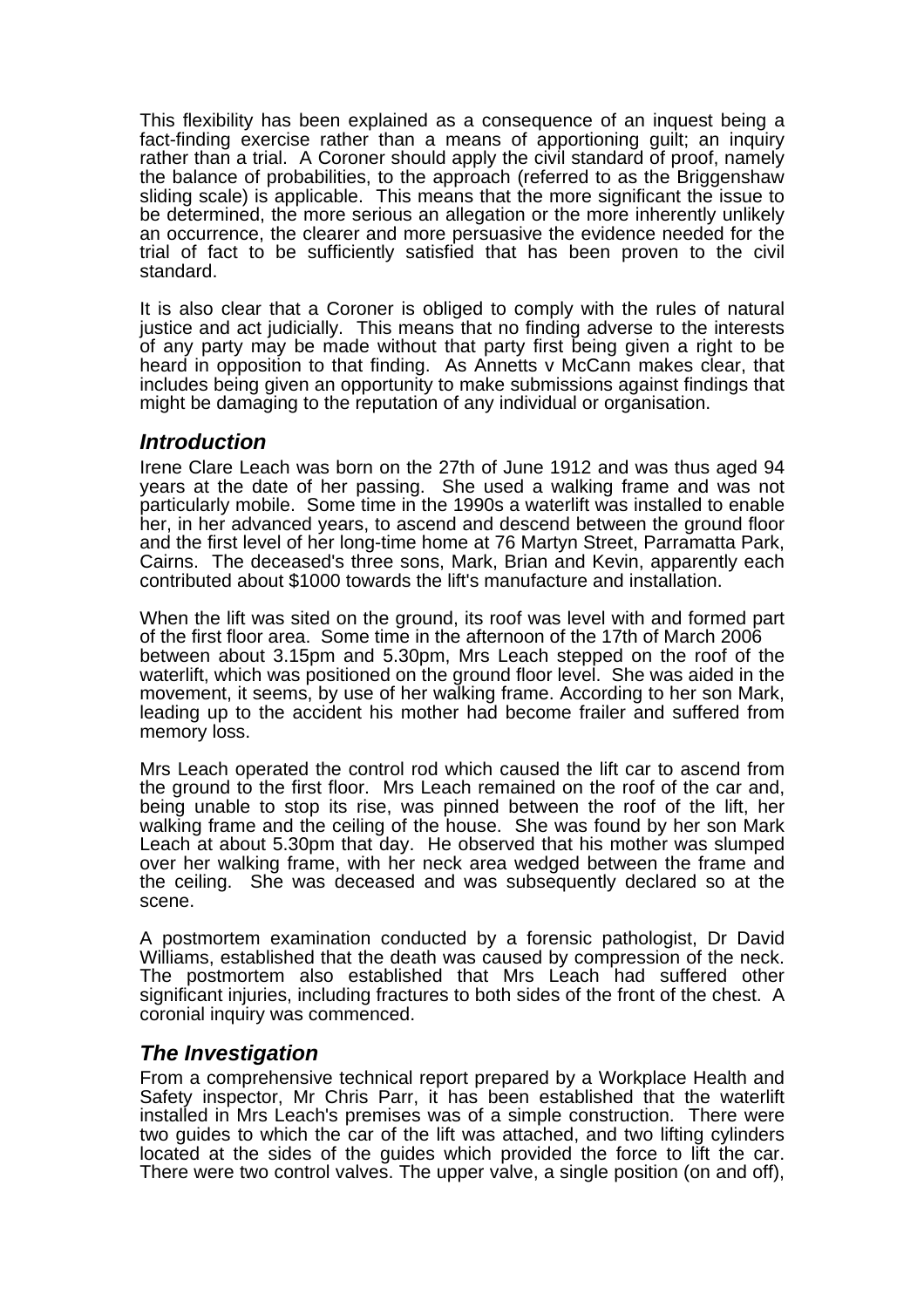controlled the flow of water from the water supply. The lower valve had two positions. In an open position, water drained from the cylinders causing the lift to descend. In a closed position, water was supplied to the cylinders causing the lift to rise. The mechanism was operated by a connection rod to a lower valve on the first floor, which enabled the drainage of water from the system allowing the lift to descend. At the rear of the lift car was a control rod which, when opened, allowed water to enter the cylinder providing force to a piston, which in turn to a ram rod, providing lift.

Mr Coggins, who is a principal investigator with the Department of Workplace Health and Safety, conducted an inspection of the lift. He found that a certain amount of force was required to operate the lift control bar. It was Mr Coggins' conclusion that Mrs Leach would've had to use both hands to operate the lift's mechanism. Once in motion, a similar application of force would be required to stall or stop it. It seems that Mrs Leach did not possess the necessary strength.

A further technical report from Workplace Health and Safety chief safety engineer, Mr Thomas Herron, suggests that the lift design and installation largely ignored relevant safety standards. In particular, there was no risk control measures in place exposing all operators of the lift and those in close proximity to it, to a high risk of injury. It is Mr Herron's view that this risk could have been eliminated had the lift complied with relevant regulations, mandatory design approval and inspection procedures that were in force at the time. It is apparent that the inadequacies in the mechanism had a direct causal relationship to the death of Mrs Leach.

Although Mrs Leach's grandson, Jeffrey, declined to provide a formal statement for the purposes of this inquest, he disclosed to an investigating officer, Detective Sergeant Clarke that his grandmother had had earlier difficulties with the lift, including a time when he had found her stuck on the top of it. He also reported an incident when a cat owned by the deceased had been killed through the lift's operation. There is corroborative evidence to this effect from statements given by the deceased's other two sons, Mark and Brian.

About a week before the incident under investigation, Mrs Leach's home carer was made aware of the problems with the lift. She observed the control rod mechanisms to be immovable, despite her application of considerable force more force, it seems, than could have been applied by the deceased. Some days later she noted the lift to be apparently operational again. There is no evidence that the lift had undergone any repairs in the intervening time.

It has been established that Mrs Leach was fully aware of recent problems and dangers associated with this mechanism, but persisted or attempted to persist in its use. Perhaps this was attributable to mild age related Perhaps this was attributable to mild age related Alzheimer's disease, as identified by Dr Williams.

There is a substantial body of evidence that suggests the lift was installed by Mr Alfred Nicolls, who resides at 4 Trinidad Close, Trinity Park. Some details of the installation have been recorded in the deceased's notebook suggesting a Nick Nicolls was the manufacturer/installer. There is also some evidence from the deceased's son Mark of a Mick Nicolls providing some maintenance to the system in late 2004.

During the course of investigations for these coronial proceedings, a search under the authority of a warrant was conducted on Mr Alfred Nicolls' residence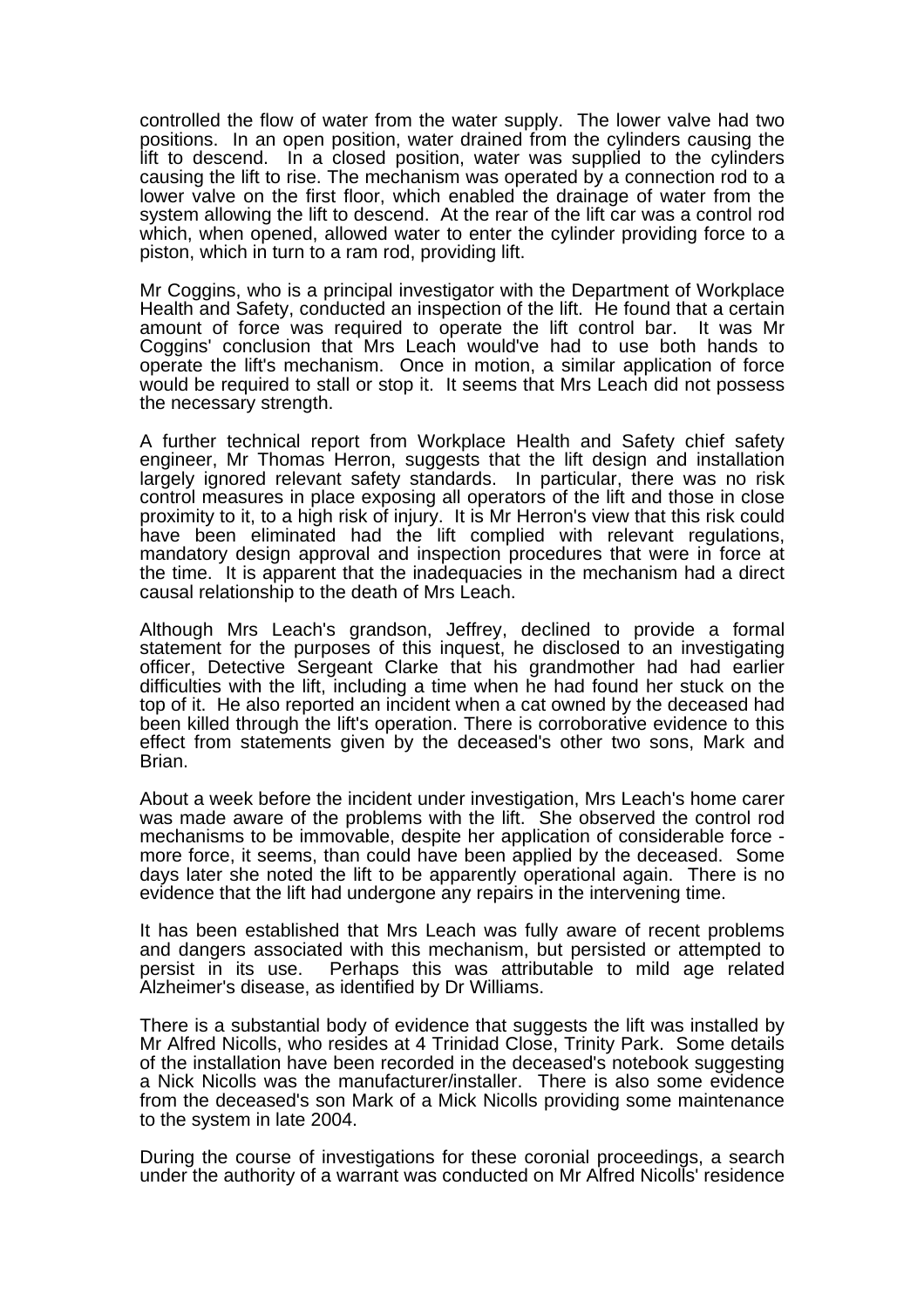at Trinity Park. Evidence of the manufacture and supply of like lifts was found. Mr Nicolls declined to take part in an interview. Accordingly, there is no evidence directly linking Nicolls with the manufacture and installation of the lift installed in Mrs Leach's home. Additionally, there is conjecture as to when the lift was actually installed. Mark Leach opines that it was installed four to five years prior to his moving with his mother in about 1998.

According to Inspector Parr of Workplace Health and Safety, the lift had numerous defects and deviated from Design Guide No 910404 (Disabled Person's Private Residence Lift) and from other recognisable Australian Standards 1735.17 (1995) (Lifts for people with limited mobility - Restricted use - Water-drive). In particular, Mr Parr's inspection identified there was no lift well, no front door to the lift and the general engineering of the mechanism was poor.

Design Guide 910404 was published in 2005 and required the lift design and plan be registered. There is no evidence of any such registration. In addition, although the residence of the deceased would normally be classified as a workplace, the fact that the lift was classified as high risk plant, as defined under a schedule of the Workplace Health and Safety Act of 1995, a home then became and was classified as a relevant place as defined under Schedule 3 of the Act.

Design Guide No 910404 evolved from previous versions authorised by the chief inspector of machinery under the provisions of the Inspection Machinery Act. This Act was repealed when the Workplace Health and Safety Act of 1989 was proclaimed. A regulation passed in the Workplace Health and Safety Act in 1993 provided that, "If the plant is a lift for use by a disabled person in a private residence, the plant must comply with Design Guide No 910404." The regulation came into operation on the 30th of April 1993.

As mentioned previously, the installation date of the lift has not been determined. If the lift was installed prior to that date, that is the 30th of April 1993, there was no specific design guide for waterlifts applicable in Queensland if installed in a private residence. In his report to the Coroner Inspector Dean Coggins expressed this view:

*"Unless it can be determined with a high degree of certainty when the lift was designed, manufactured and installed, it cannot be determined whether obligations under the 1989 or the 1995 Act continue to exist."* 

It is worth noting that in 1986, the Standards Association of Australia published AS1735 Australian Standards 1735 in relation to design guides for lifts. Part 12 of the standard dealt with facilities for persons with disabilities. In clause 1.2 thereof it was particularly provided: A standard does not apply to lifts in sole occupancy - private dwellings. It is also relevant to note that even if the Design Guide 910404 was applicable it contained the following clause:

*"It is the owner's," my emphasis, "responsibility to ensure that a lift is maintained in a safe operational condition."* 

A Design Guide sets out the design criteria that must be complied with. Waterlifts in private residences, being a Design Guide, it does not set out detailed requirements for maintenance. Effective maintenance would obviously be required to ensure safe operation conditions of the waterlift and the statement merely serves as a prompt for designers who use the guide to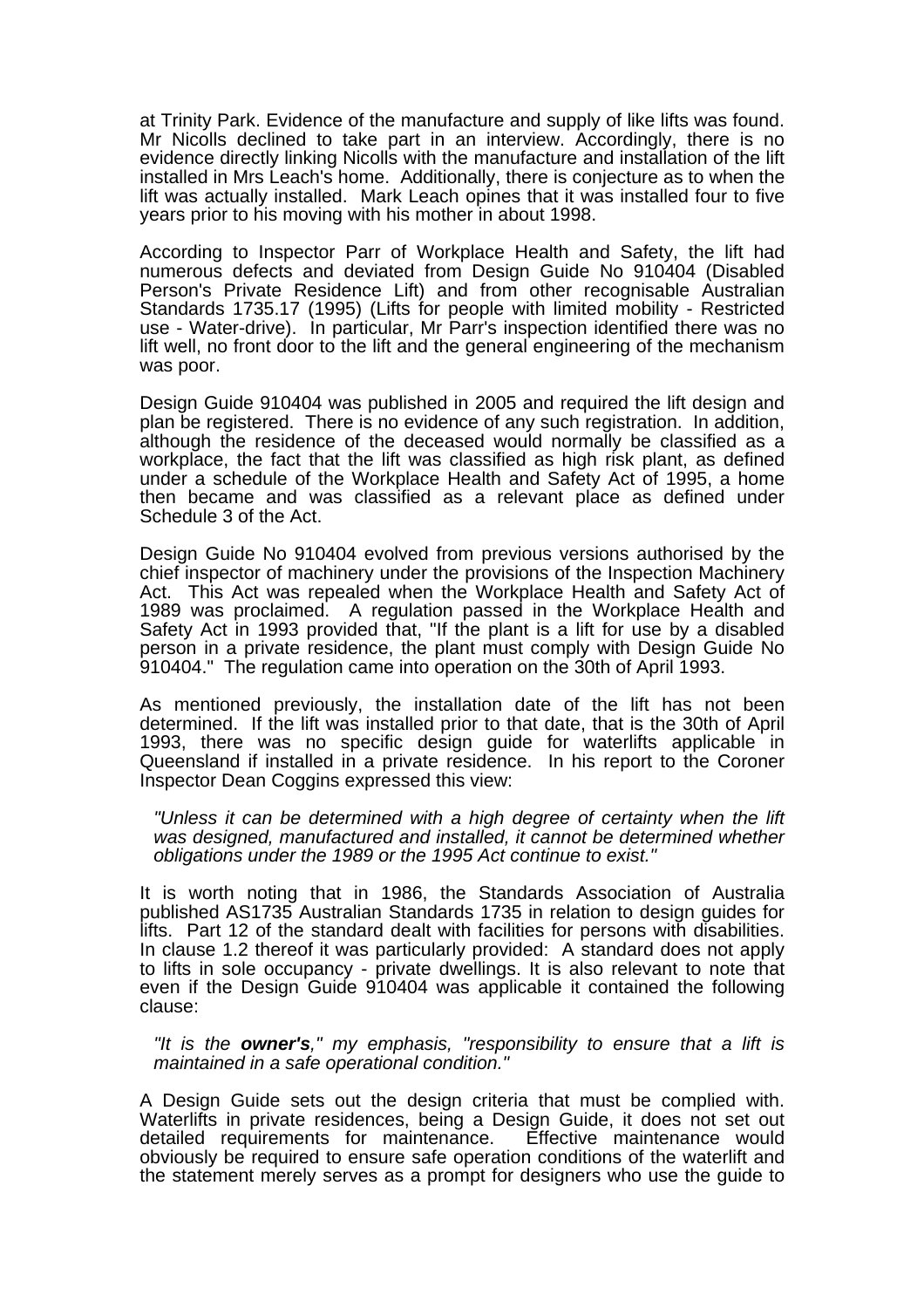include maintenance provisions in the owner's manual.

It is clear that the manufacturer/installer was not the only person who serviced or made alterations to the lift following its installation. For example, Mr Brian Leach, apparently in recognition of the difficulties encountered by his mother in operating the lift handle, when attending the premises from out of town considered an alteration to the mechanism but abandoned that because of lack of tools. On another occasion he adjusted the tension of the lever arms to ensure that the lift descended properly. It is impossible to conclude that whatever these repairs or maintenances involved, there was no impact on the operational status of the lift, thus it cannot be concluded with any degree of certainty that the actions of any individual, whether by manufacture, installation or maintenance of the lift mechanism, contributed to Mrs Leach's death.

It is open for me to find that at the time of her death, Mrs Leach suffered from a confusion of her mind and that she inadvertently activated the lift to ascend rather than descend. Either through her frail physical condition or confused mind she was unable to operate the mechanism that would have reversed the situation.

### *Findings required by s45*

I find that Irene Clare Leach died on the 17th of March 2006 at 76 Martyn Street, Parramatta Park, Cairns.

Mrs Leach was aged 94 years at the time of her death.

A postmortem examination report discloses, and I certify the cause of death as compression of the neck.

#### *S46 Comments and recommendations*

In 1995 a new Australian Standard was enacted, AS 17.35 Part 17 - Lifts for People with Limited Mobility - Restricted use - water-drive.

All new waterlifts after the enactment of that provision would have to comply with the Australian Standard.

I am informed that waterlifts of this nature were once required to be registered under the provisions of the Workplace Health and Safety legislation. It is my understanding that such registration was without fee. The requirement for such registration has ceased. In my view it would be in the public interest and would benefit the safety of aged, infirmed persons to require that waterlifts of the nature discussed in these proceedings be again required to be registered with the Workplace Health and Safety authorities.

A further recommendation would be that these devices be subjected to a regular, if not annual audit by appropriately qualified persons to ensure the continued compliance with the Australian Standard and Design Guide.

A significant period of time has passed since Mrs Leach's death. It seems unjust that a person who has lived so long and seen so much of life should be taken from her family in this undignified way. Hopefully these proceedings may bring home to all concerned the reasons for standards and design guides that are to provide a safe environment.

I am indebted to counsel assisting the Coroner, Mr Dean Morzone, and